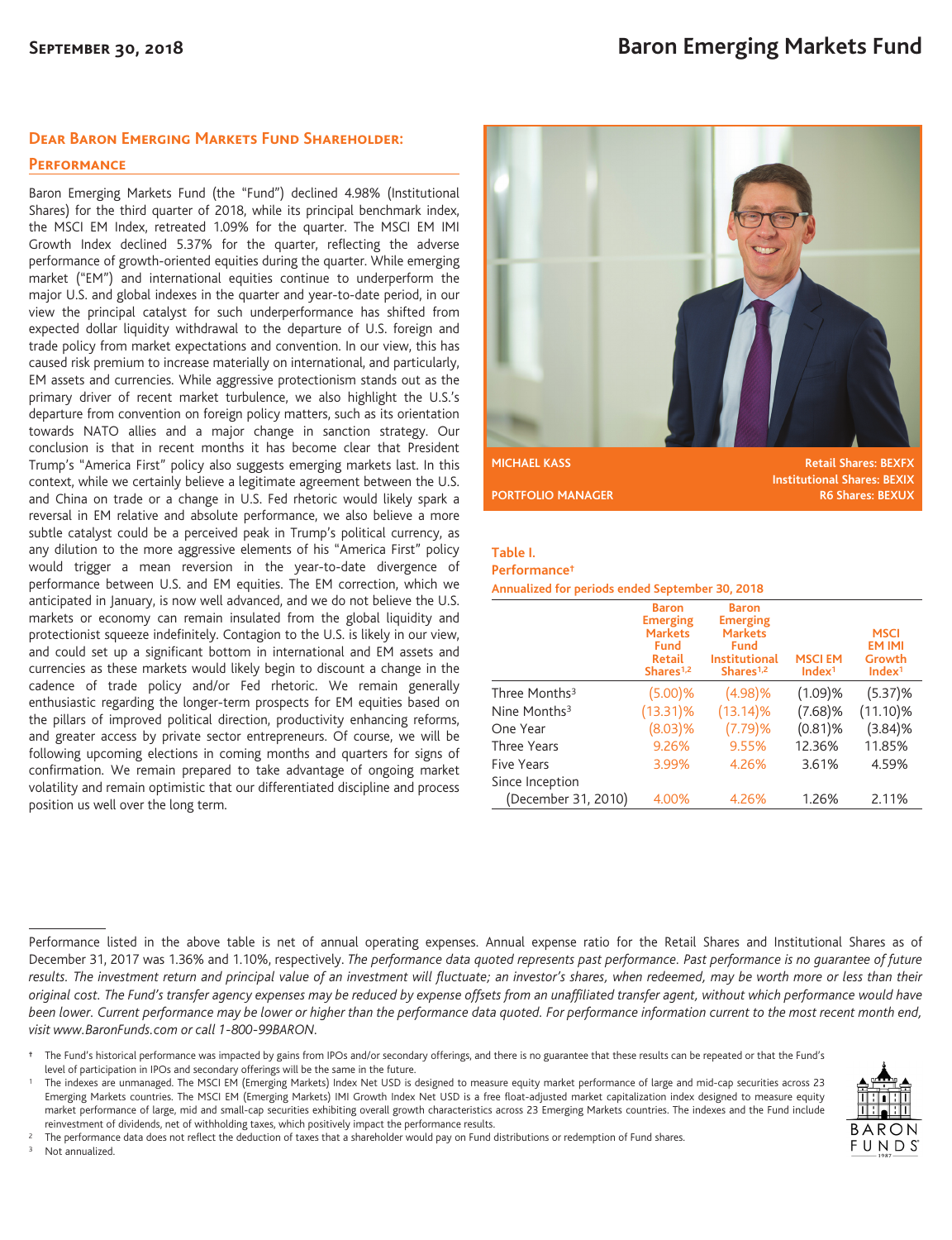# **Baron Emerging Markets Fund**

For the third quarter of 2018, we underperformed our benchmark MSCI EM Index, while modestly outperforming our all-cap EM growth proxy, the MSCI EM IMI Growth Index. Growth-related equities notably lagged the core EM Index during the quarter, in our view, largely a result of concerns emanating from the escalating U.S.-China trade friction and the perceived associated impact on earnings visibility. Although geopolitical and unconventional factors amplified the impact of what we expected to be a year of liquidity withdrawal and EM underperformance, we are still disappointed with our year-to-date absolute and relative performance. Growth-oriented and mid-/ large-cap equities, where we are overweight relative to our benchmark and many peers, were hit particularly hard during the year-to-date period. However, we note that we trail the all-cap growth proxy by only a relatively modest amount.

From a sector perspective, adverse stock selection effect in the Financials sector had the largest negative impact on relative performance during the quarter. The overwhelming driver here was a significant decline in the investments comprising our India wealth management and housing finance themes. All our holdings here suffered double-digit percentage declines late in the quarter, triggered by the credit downgrade of a large government affiliated infrastructure lending entity known as IL&FS, subsequent to missed debt service payments. This unexpected development quickly led to a shortterm liquidity crisis and a concern over the near-term outlook for credit growth and interest spreads, while previous high expectations exacerbated the market impact. We remain confident in the long-term appeal of our holdings, but took action during the quarter to reduce our overweight exposure. In addition, adverse stock selection in Health Care and lower exposure to the strong-performing Energy sector detracted from relative performance. Within Health Care, our China value-added theme-related holdings, **Sino Biopharmaceutical Ltd.**, **Yunnan Baiyao Group Co., Ltd.**, and **CSPC Pharmaceutical Group Limited** all suffered material declines and reversed year-to-date gains. While near-term earnings visibility has been recently questioned for all three companies, the Trump administration is directly targeting the China 2025 industrial policy, which has driven significant declines in all related equities in China since late spring. On the positive side during the quarter, stock selection effect in the Consumer Discretionary and Communication Services sectors contributed positively to relative performance, while from a country perspective, strong stock selection in South Africa and Malaysia and higher exposure to Mexico were additional bright spots.

#### **Table II.**

**Top contributors to performance for the quarter ended September 30, 2018**

|                                                 | <b>Percent</b><br><b>Impact</b> |
|-------------------------------------------------|---------------------------------|
| Taiwan Semiconductor Manufacturing Company Ltd. | 0.30%                           |
| MyEG Services Berhad                            | 0.25                            |
| Petróleo Brasileiro S.A. - Petrobras            | 0.24                            |
| Sinopharm Group Co. Ltd.                        | 0.20                            |
| <b>KIA Motors Corporation</b>                   | 0.19                            |

Shares of leading semiconductor company **Taiwan Semiconductor Manufacturing Company Ltd.** climbed on resilient demand for its leading node applications driven by new consumer product cycles. Its long-term competitive positioning also strengthened as competitor GLOBALFOUNDRIES decided to exit the advanced nodes business, creating a more favorable market structure for incumbents such as Taiwan Semiconductor.

Shares of **MyEG Services Berhad** rose sharply during the quarter following news that the company won several new contracts to deliver low-cost, software-enabled reporting services to Malaysian government agencies. MyEG Services collects data and operates software systems allowing municipal offices to track immigration information, tax collection, and other vital information. While the company may find certain growth opportunities untenable under the new Malaysian regime, we believe it has monetization opportunities in its home market and in neighboring regions and remains undervalued.

**Petróleo Brasileiro S.A. – Petrobras** is one of the world's largest oil & gas companies focused on the development of oil fields off the coast of Brazil. Shares appreciated due to strong free cash flow and the relatively modest impact of diesel price caps on its refining segment. We remain invested given Petrobras' assets with low breakeven costs, an increase in production at pre-salt oil fields, the anticipated deleveraging of the balance sheet, and progress on the Transfer-of-Rights resolution with the Brazilian government.

Shares of **Sinopharm Group Co. Ltd.** rose in the quarter following news of an accretive acquisition we believe will help lower the company's borrowing costs. Sinopharm is China's largest pharmaceutical distributor, and has aggressively expanded its market share in recent years in an effort to eliminate inefficient middlemen from its supply chain. We continue to believe that Sinopharm will play an important role in assisting the government in lowering health care supply chain costs.

Shares of Korea-based automobile manufacturer **KIA Motors Corporation** contributed to performance. KIA is gaining market share in Korea from General Motors. KIA is also expected to deliver strong earnings growth in the U.S. and China after suffering temporary setbacks last year. Further, the company is a potential beneficiary of ongoing governmental reform, which is likely to be value accretive to shareholders. We remain investors due to KIA's strong brand recognition, global presence, quality products, and attractive valuation.

#### **Table III.**

**Top detractors from performance for the quarter ended September 30, 2018**

|                                   | Percent<br><b>Impact</b> |
|-----------------------------------|--------------------------|
| Tencent Holdings, Ltd.            | $-0.67%$                 |
| Sino Biopharmaceutical Ltd.       | $-0.52$                  |
| Yunnan Baiyao Group Co., Ltd.     | $-0.41$                  |
| CSPC Pharmaceutical Group Limited | $-0.41$                  |
| Alibaba Group Holding Limited     | $-0.40$                  |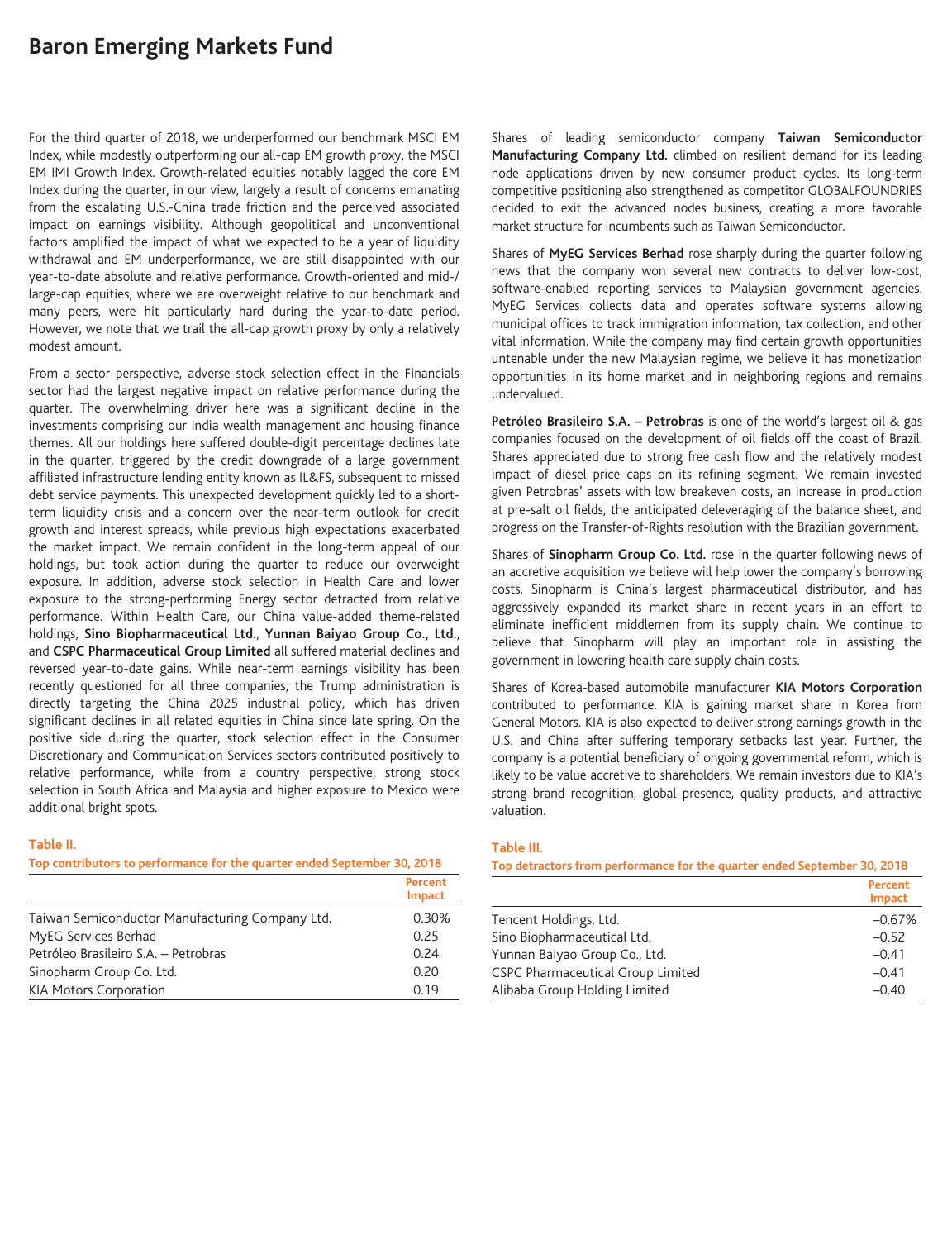**Tencent Holdings, Ltd.** operates China's most popular online gaming platform, as well as its leading social network and messaging service and its largest online media and entertainment business. Shares declined this quarter due to a change in the regulations governing video games that has effectively frozen new game approvals for the moment. We retain conviction, as we expect the freeze to be lifted and estimate that Tencent can grow each of its business segments for years to come given its scale, its track record of execution, and its unique online intellectual property and assets.

Shares of **Sino Biopharmaceutical Ltd.**, a leading Chinese pharmaceutical player focused on R&D, detracted from performance due to the launch of a pilot drug reimbursement program that, if implemented, could have a meaningful impact on profitability for certain medications. However, we believe Sino is benefiting from strong secular demand for health care services in China, driven by an aging population and growing incidence of chronic diseases. We retain conviction due to Sino's strong leadership position, robust drug pipeline, and extensive marketing network.

Shares of China-based pharmaceutical company **Yunnan Baiyao Group Co., Ltd.** detracted from performance as a slowdown in consumer spending hurt upgrades toward premium products. We believe the current subdued sentiment is temporary and that Yunnan Baiyao's core brand competitiveness remains solid as market share for key products continues to strengthen. Longer term, we believe Yunnan Baiyao will be a category winner in consumer segments such as toothpaste and shampoo.

Shares of **CSPC Pharmaceutical Group Limited**, a leading Chinese pharmaceutical player focused on R&D, detracted from performance due to the launch of a pilot drug reimbursement program that, if implemented, could have a meaningful impact on profitability for certain medications. However, we believe CSPC is benefiting from strong secular demand for health care services in China, driven by an aging population and growing incidence of chronic diseases. We retain conviction due to CSPC's strong leadership position, robust drug pipeline, and extensive marketing network.

**Alibaba Group Holding Limited** is China's largest e-commerce company, owning the country's two largest online shopping platforms in addition to 33% of Ant Financial. Shares detracted from performance due to fears over a trade war and the company's plan to continue investing in grocery and online food delivery, contributing to lower overall margins. We retain conviction, as we expect continued growth in all areas and a high reinvestment rate in newer market segments. We remain optimistic about Alibaba's long-term prospects.

## **Portfolio Structure**

#### **Table IV.**

**Top 10 holdings as of September 30, 2018**

|                                                 | Percent of<br><b>Net Assets</b> |
|-------------------------------------------------|---------------------------------|
| Tencent Holdings, Ltd.                          | 3.7%                            |
| Alibaba Group Holding Limited                   | 2.7                             |
| Samsung Electronics Co., Ltd.                   | 2.5                             |
| Taiwan Semiconductor Manufacturing Company Ltd. | 1.9                             |
| Sberbank of Russia PJSC                         | 1.7                             |
| <b>KIA Motors Corporation</b>                   | 1.7                             |
| Petróleo Brasileiro S.A. - Petrobras            | 1.6                             |
| China Mobile Ltd.                               | 1.6                             |
| Fomento Económico Mexicano, S.A.B. de C.V.      | 1.5                             |
| KB Financial Group, Inc.                        | 1.4                             |

## **Exposure By Country**

#### **Table V.**

**Percentage of securities by country as of September 30, 2018**

|                | <b>Percent of</b><br><b>Net Assets</b> |
|----------------|----------------------------------------|
| China          | 25.9%                                  |
| India          | 13.0                                   |
| Korea          | 8.5                                    |
| <b>Brazil</b>  | 7.7                                    |
| Taiwan         | 7.2                                    |
| Mexico         | 6.5                                    |
| South Africa   | 4.8                                    |
| Russia         | 2.8                                    |
| Philippines    | 2.0                                    |
| Argentina      | 1.9                                    |
| Thailand       | 1.8                                    |
| United Kingdom | 1.4                                    |
| Hong Kong      | 1.0                                    |
| Malaysia       | 0.6                                    |
| Indonesia      | 0.4                                    |
| Panama         | 0.4                                    |
| Nigeria        | 0.1                                    |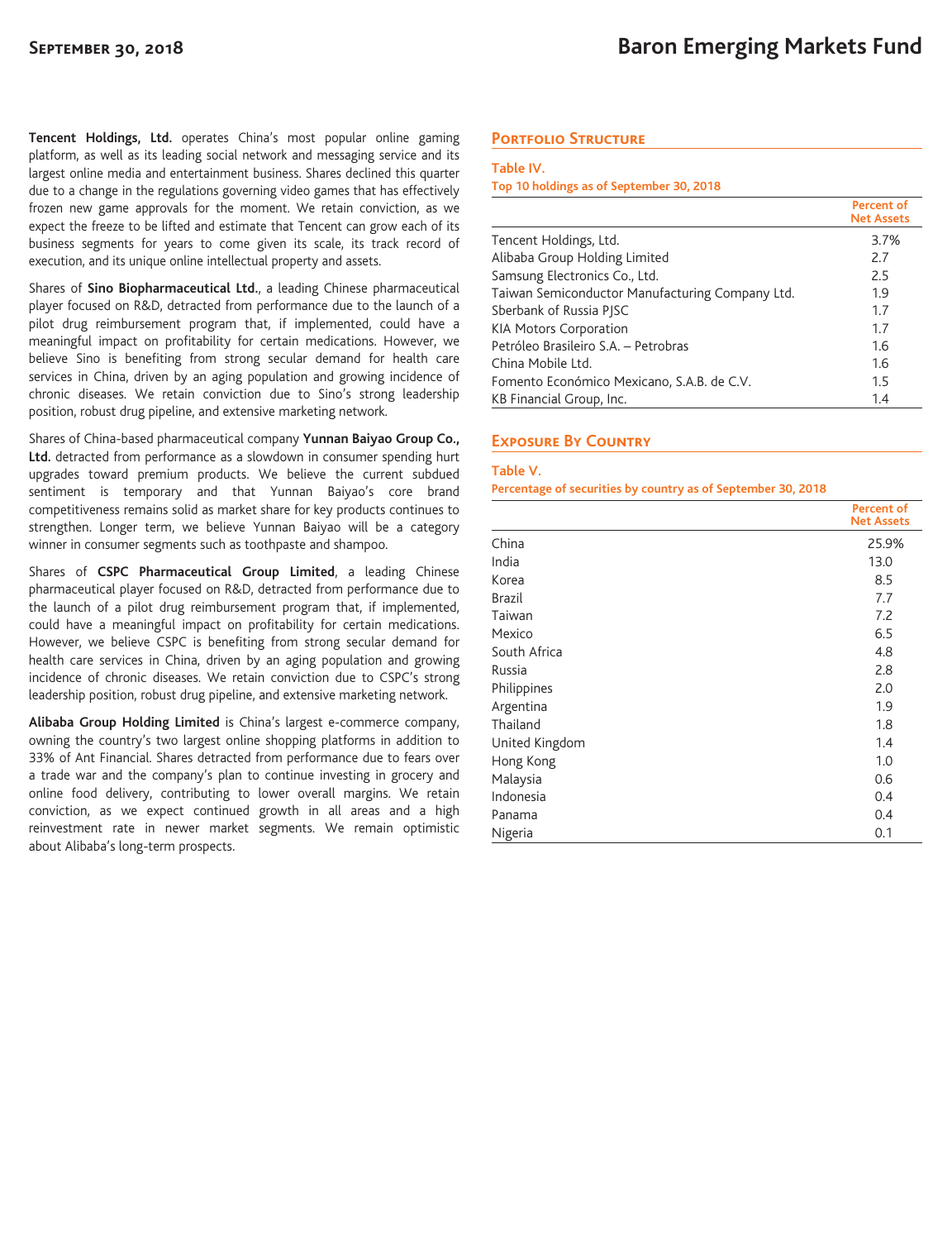# **Baron Emerging Markets Fund**

*Exposure by Market Cap:* The Fund may invest in companies of any market capitalization, and we have generally been broadly diversified across large-, mid- and small-cap companies, as we believe developing world companies of all sizes often exhibit attractive growth potential. At the end of the third quarter of 2018, the Fund's median market cap was \$9.9 billion, and we were invested 69.2% in large- and giant-cap companies, 15.7% in mid-cap companies, and 1.1% in small- and micro-cap companies as defined by Morningstar, with the remainder in cash.

## **Recent Activity**

During the quarter, we initiated several new investments, the most meaningful of which was **China Tower Corporation Limited**, which recently completed its initial public offering. China Tower is the dominant and near monopoly owner of wireless communications towers in China, formed in recent years when the three dominant Chinese telecom service providers spun off their wholly-owned tower assets. This restructuring was undertaken to achieve material scale and capital reduction benefits by sharing infrastructure and reducing overbuild, which we highlighted at the time as an example of our State-Owned Enterprise ("SOE") reform theme. We believe the company is quite early in the process of exploiting cost savings and capital efficiency benefits, while we envision several years of solid growth potential as China deploys 5G wireless equipment. In addition, now as an independent and public entity, we believe the company has a significant opportunity to leverage its unique and nationwide asset base to generate high-margin incremental revenue outside of its core tower-related business. Further, we suspect the company will be a beneficiary of recently announced targeted government stimulus undertaken to cushion the tightening impact of recent U.S. trade and foreign policy measures.

In addition, we initiated positions in: **CP All Plc** of Thailand, a high-quality convenience format retailer that we believe is positioned to leverage its extensive distribution into e-commerce fulfillment activities; **Sun Pharmaceuticals Industries Limited**, a leading India-based pharmaceutical and generics manufacturer that we believe is in the early stages of an extended earnings recovery; and **Zai Lab Limited**, an early leader in the nascent and developing Chinese biotech sector that is also a component of our China value-added theme.

During the quarter, we sold our position in **Maruti Suzuki India Ltd.**, recognizing significant gains, while also reducing several positions, particularly in China, as we moved to an underweight position given concerns that the U.S. protectionist threat would not be resolved in the short term. Collectively, the largest reductions were in our internet/ technology, SOE bank, and A-share holdings related to our China valueadded theme. We also reduced our significant positions in a range of financial investments, including **Housing Development Finance Corporation Limited** of India, **KB Financial Group, Inc.** of Korea, and **Sberbank of Russia PJSC**.

## **Outlook**

In our second quarter letter, we suggested there was a rising risk of a larger correction in EM equities and currencies should, as we expected, trade friction continue to escalate through the midterm elections. The third quarter confirmed such concerns, as several EM markets exhibited higher volatility, while growth-related equities notably underperformed. In retrospect, we believe a key catalyst was the June transition from trade negotiation to trade provocation regarding bilateral discussions between the U.S. trade delegation and its Chinese counterpart. We further view this event as confirmation of a broader exit by the Trump administration from its previous pattern of predictable transactional resolution. In other words, for the first year of Trump's presidency, he followed a pattern of establishing a provocative opening negotiating position, followed by a transactional and generally conventional compromise through which he could claim victory. Late this spring, the administration began to diverge from this pattern, as Trump increasingly de-emphasized the more traditional and conventional advisors among his inner circle, and began to increasingly "go with his gut" as well as favor more disruptive and unconventional positions in foreign policy and trade policy. We suggested in recent quarterly letters that we believed 2018 would be a year of global dollar liquidity withdrawal with associated higher volatility and likely EM and international equity underperformance, but the magnitude of short-term underperformance exceeded our expectations, largely due to the higher risk premium demanded by investors when the Trump administration departed from convention. In the near term, "America First" suggests EM last.

The key questions then for EM and international equity investors remain "What is the way forward?" and "What are the key catalysts we should look for as a signal that a relative and absolute bottom can be formed?" In our view, the way forward for EM remains capable political leadership, productivity enhancing reforms, and an ongoing shift in emphasis towards value-added, innovative and intellectual-capital based industries, largely led by enhanced access for private sector entrepreneurs. Much of this remains largely on track, though we must monitor upcoming elections in various jurisdictions for confirmation. In our view, the key market catalysts suggesting relief for EM equities would begin with the obvious: a credible truce or transactional agreement between the U.S. and China on trade. Next, in the absence of such an agreement, any contagion to the developed, and particularly, the U.S. markets, would significantly increase the likelihood that the Fed would begin to shift its rhetoric and narrow the expected magnitude and duration of its rate hike cycle; we would likely view this as the most significant potential catalyst given the scope of divergence in market performance year-to-date as well as the current positioning of institutional investors and speculators. Last, and a subtle catalyst, would be anything that dilutes President Trump's political currency, as we believe his policies are exacerbating the squeeze on EM economies and markets beyond what traditional economic and financial fundamentals would suggest. In our view, the period spanning the Supreme Court nomination process and the upcoming midterm elections could well mark "peak Trump" political currency; and should the House flip to the Democrats, we would view such an event as confirmation of a near-term peak in Trump's influence over Congress and policy. We believe such an outcome could spark a mean reversion in relative performance between EM and U.S. equities. As always, we remain confident in our unique forward-looking and bottom-up, fundamental approach, and remain attuned to developing themes and opportunities.

Thank you for investing in the Baron Emerging Markets Fund.

Sincerely,

 $\lambda_0$ 

Michael Kass Portfolio Manager